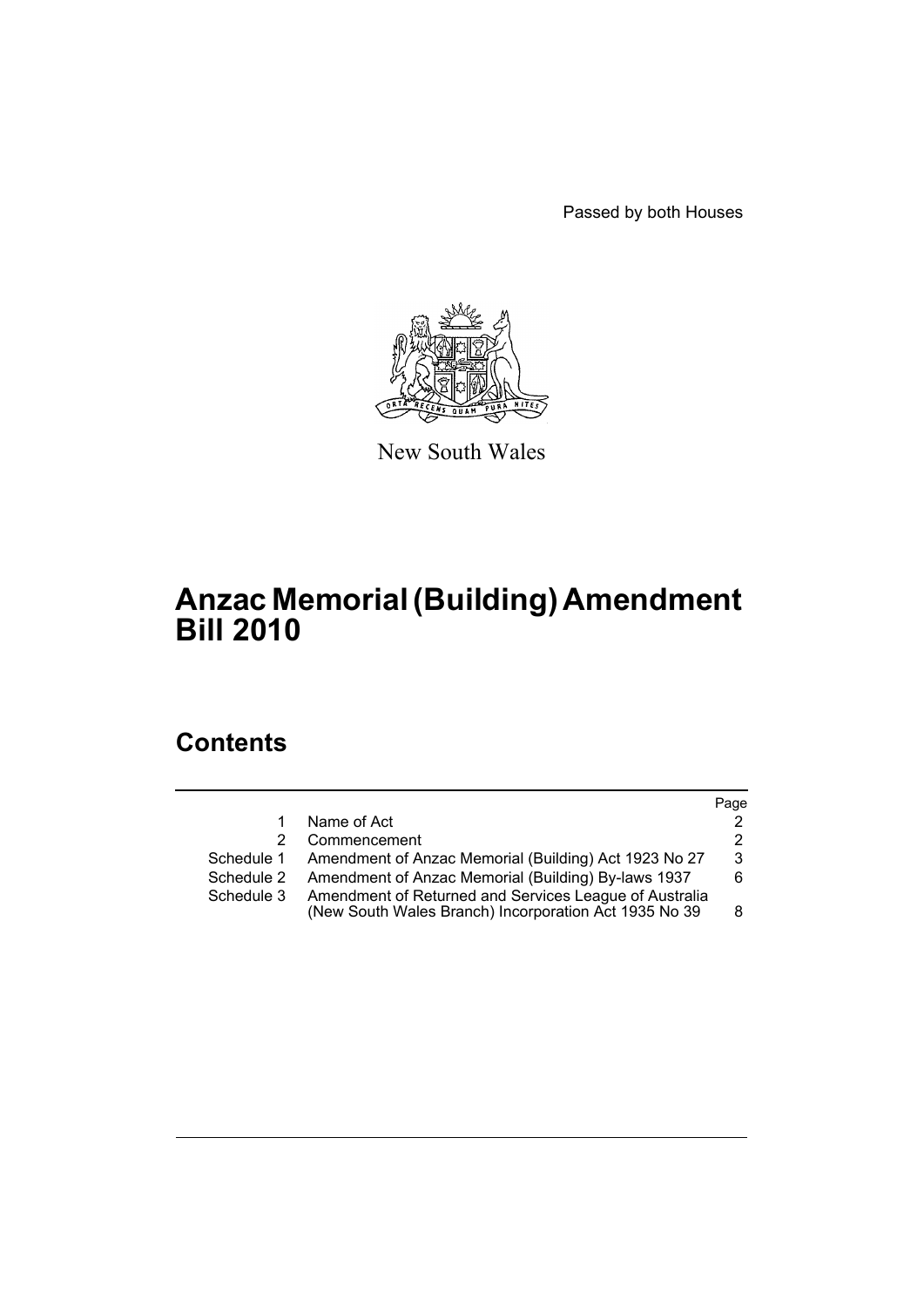*I certify that this public bill, which originated in the Legislative Assembly, has finally passed the Legislative Council and the Legislative Assembly of New South Wales.*

> *Clerk of the Legislative Assembly. Legislative Assembly, Sydney, , 2010*



New South Wales

# **Anzac Memorial (Building) Amendment Bill 2010**

Act No , 2010

An Act to amend the *Anzac Memorial (Building) Act 1923* and related legislation to make further provision in respect of the Anzac Memorial Building.

*I have examined this bill and find it to correspond in all respects with the bill as finally passed by both Houses.*

*Assistant Speaker of the Legislative Assembly.*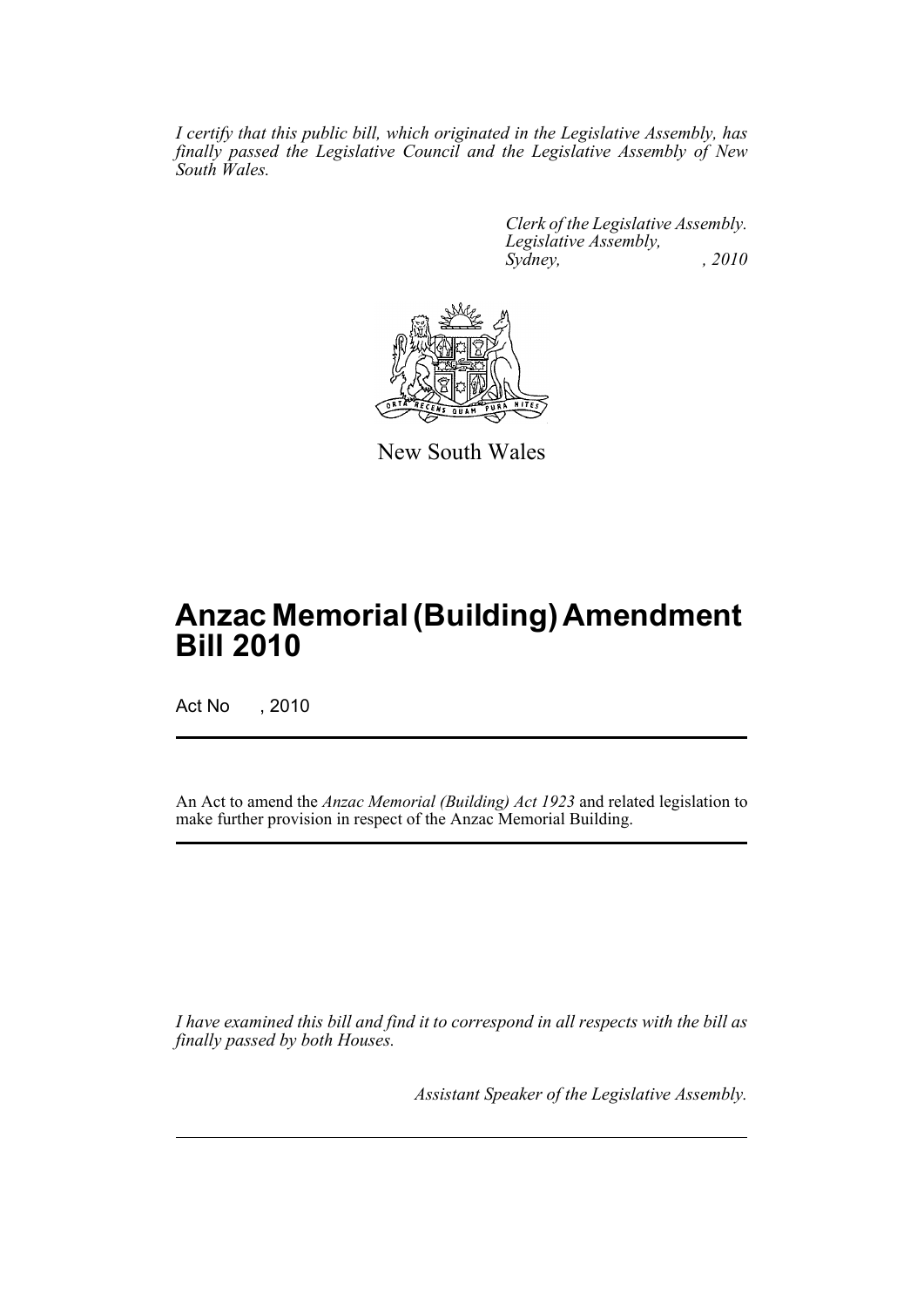## <span id="page-2-0"></span>**The Legislature of New South Wales enacts:**

## **1 Name of Act**

This Act is the *Anzac Memorial (Building) Amendment Act 2010*.

## <span id="page-2-1"></span>**2 Commencement**

This Act commences on a day or days to be appointed by proclamation.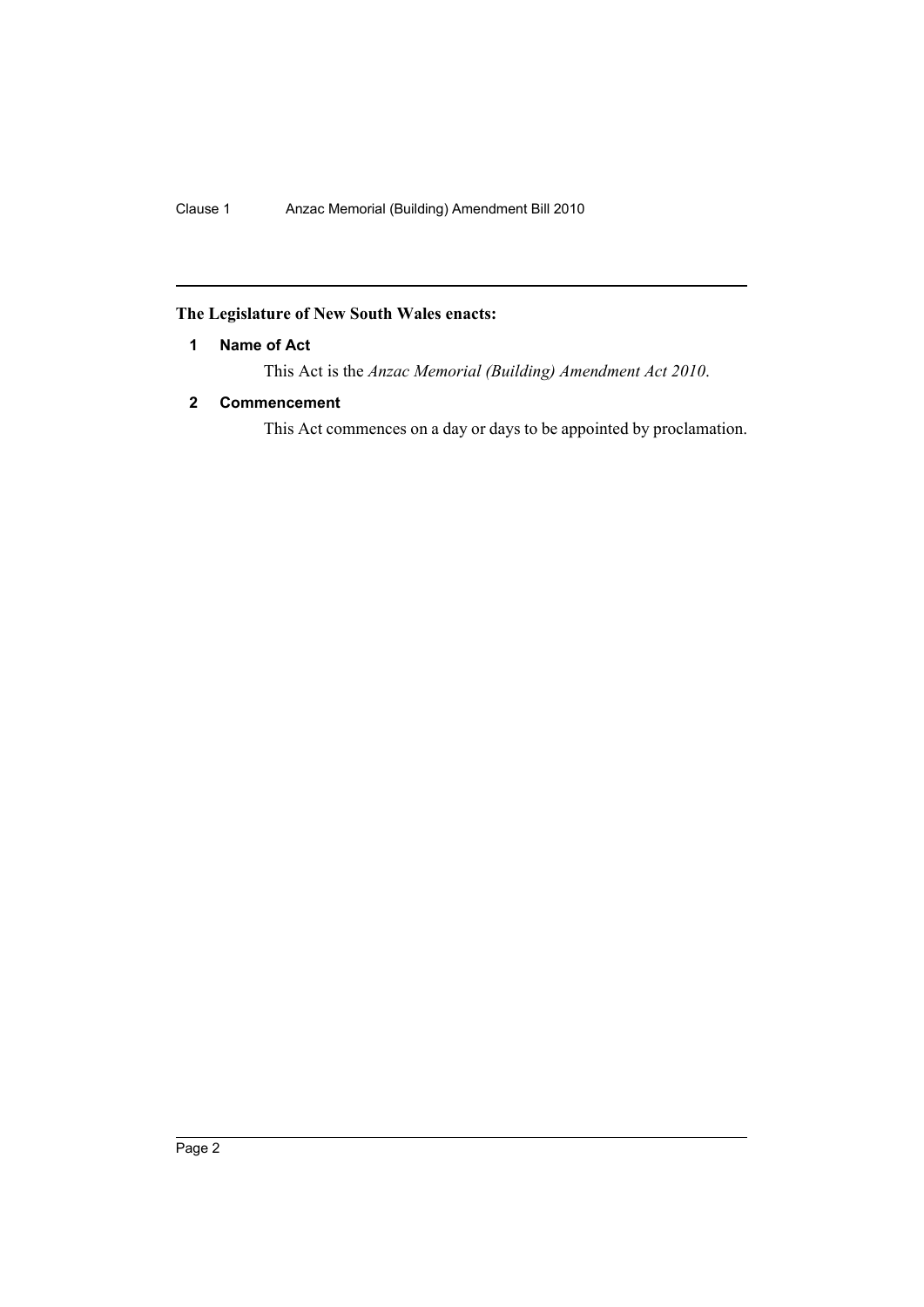Amendment of Anzac Memorial (Building) Act 1923 No 27 Schedule 1

# <span id="page-3-0"></span>**Schedule 1 Amendment of Anzac Memorial (Building) Act 1923 No 27**

## **[1] Section 2 Definitions**

Insert in alphabetical order:

*exercise* a function includes perform a duty. *function* includes a power, authority or duty.

#### **[2] Section 3 Trustees**

Omit section 3 (1). Insert instead:

- (1) The following persons are the trustees for the purposes of this Act:
	- (a) the Premier,
	- (b) the Leader of the Opposition,
	- (c) the Lord Mayor of Sydney,
	- (d) the President of the Returned and Services League of Australia (New South Wales Branch),
	- (e) the Director-General of the Department of Education and Training,
	- (f) the New South Wales Government Architect,
	- (g) the State Librarian,
	- (h) the President of the T.B. Sailors, Soldiers and Airmen's Association of NSW (Inc.) (until the transition date),
	- (i) the veterans' representative (from the transition date)—see section 3A,
	- (j) the community representative—see section 3B.
- (1A) The Premier is the Chairperson of the trustees.
- (1B) The President of the Returned and Services League of Australia (New South Wales Branch) is the Deputy Chairperson of the trustees.

#### **[3] Section 3 (4) and (5)**

Insert after section 3 (3):

(4) A proxy appointed by the Premier may, with the written authority of the Premier, also exercise the functions of the Premier as Chairperson of the trustees.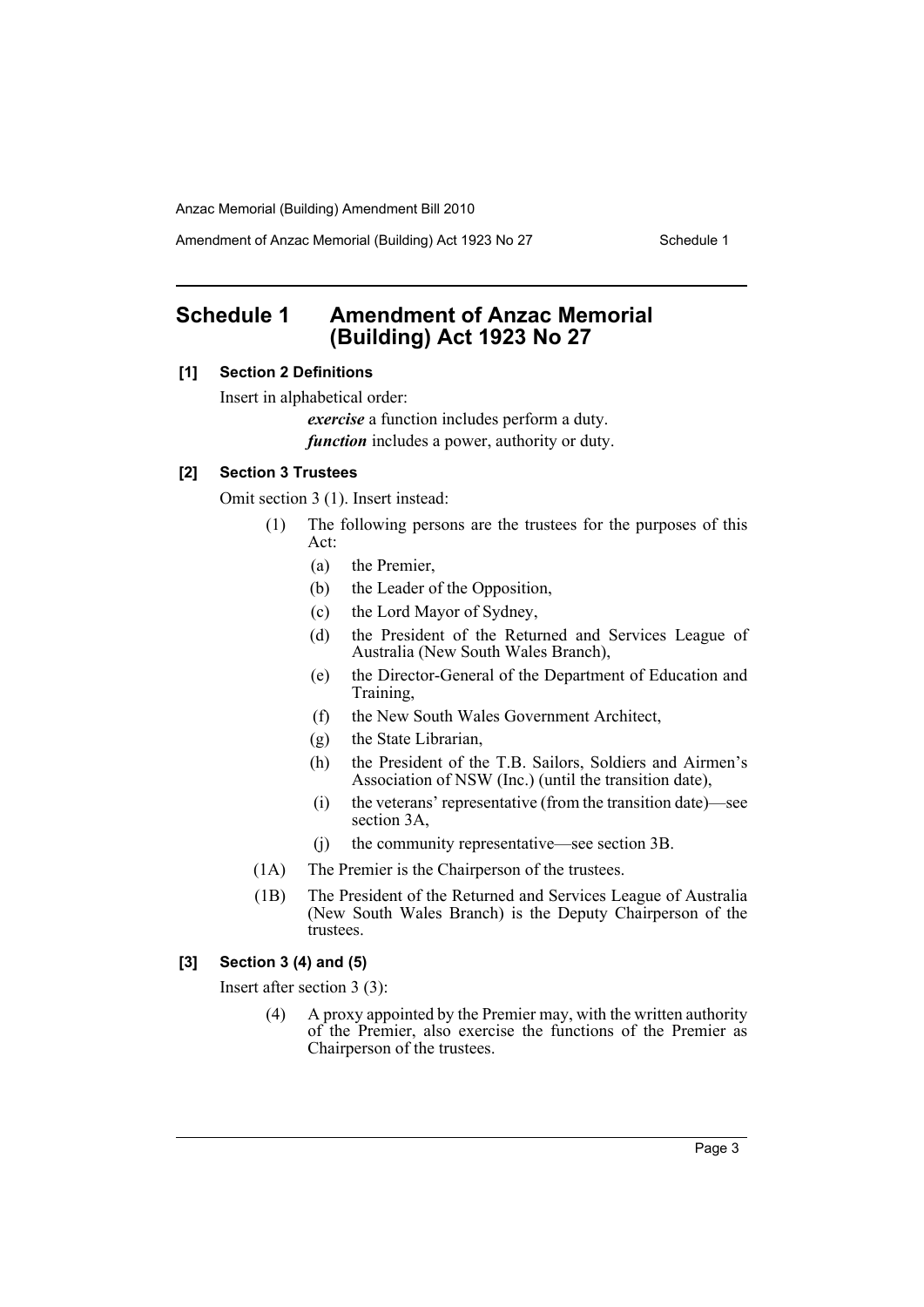Schedule 1 Amendment of Anzac Memorial (Building) Act 1923 No 27

(5) In this section, the *transition date* means a day appointed by the Minister as the transition date by order published on the NSW legislation website.

#### **[4] Sections 3A and 3B**

Insert after section 3:

#### **3A Veterans' representative**

- (1) The veterans' representative is a person for the time being appointed by the Minister, by instrument in writing, as the veterans' representative for the purposes of this Act.
- (2) The person appointed as the veterans' representative must be a person nominated by the President of the Returned and Services League of Australia (New South Wales Branch).
- (3) The veterans' representative holds office as a trustee for the period, not exceeding 3 years, that is specified in his or her instrument of appointment, but is eligible for re-appointment.
- (4) The Minister may at any time revoke the appointment of a person as the veterans' representative.

#### **3B Community representative**

- (1) The community representative is a person for the time being appointed by the Minister, by instrument in writing, as the community representative for the purposes of this Act.
- (2) The person appointed as the community representative must be a person who, in the opinion of the Minister, has financial or business qualifications or experience that will assist the trustees in the exercise of their functions under this Act.
- (3) The community representative holds office as a trustee for the period, not exceeding 3 years, that is specified in his or her instrument of appointment, but is eligible for re-appointment.
- (4) The Minister may at any time revoke the appointment of a person as the community representative.

#### **[5] Section 8A Further powers of trustees**

Omit "and" from the end of section 8A (1) (c).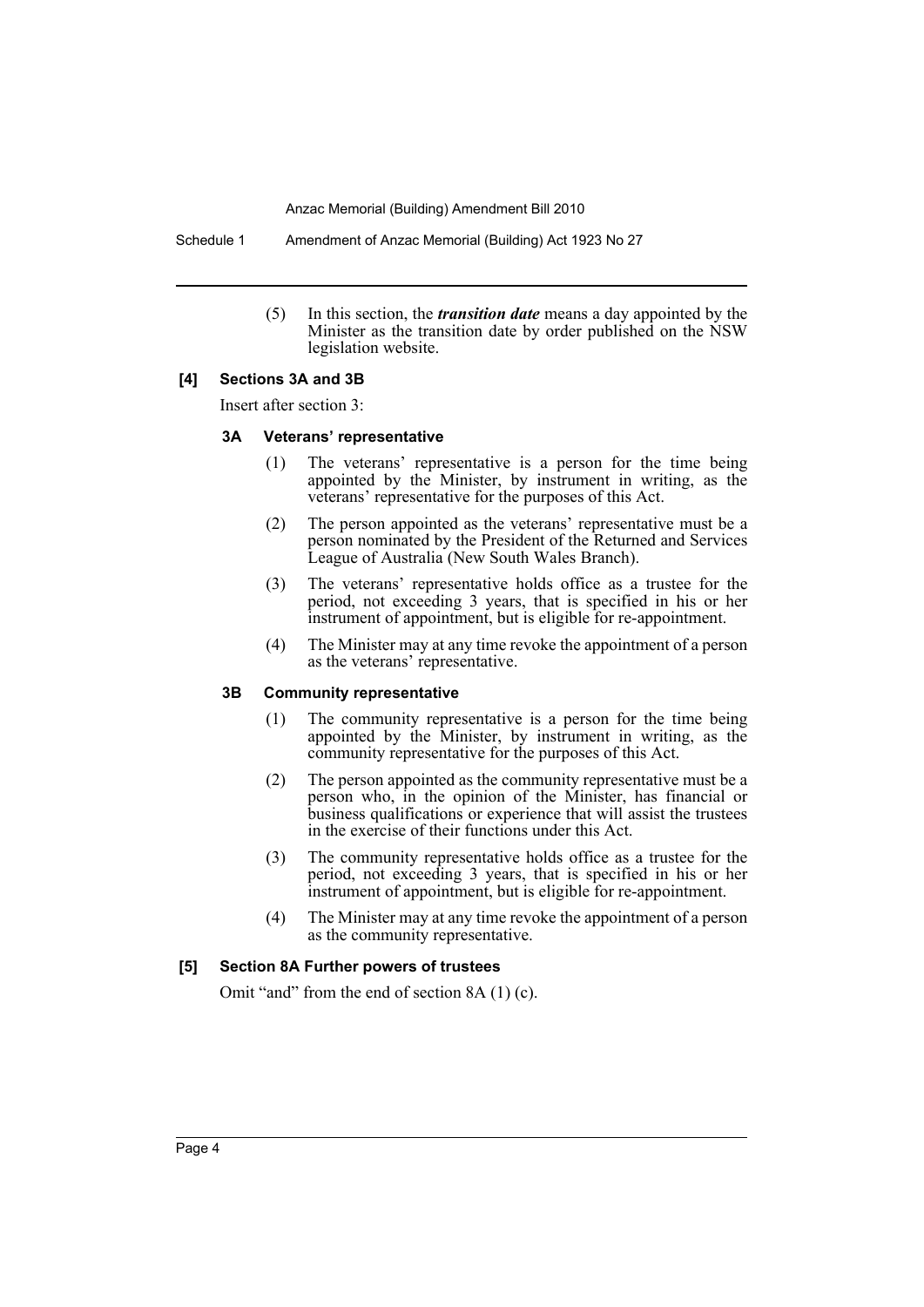Amendment of Anzac Memorial (Building) Act 1923 No 27 Schedule 1

## **[6] Section 8A (1) (e) and (f)**

Insert after section 8A (1) (d):

- (e) may promote the understanding of, and conduct community education about, Australia's military history and heritage, and
- (f) have the functions conferred on them by the *Returned and Services League of Australia (New South Wales Branch) Incorporation Act 1935* and any other Act.

### **[7] Section 9A**

Insert after section 9:

#### **9A Delegation by trustees**

The trustees may, by written instrument, delegate to any trustee or officer of the Department of Premier and Cabinet any of their functions, other than this power of delegation.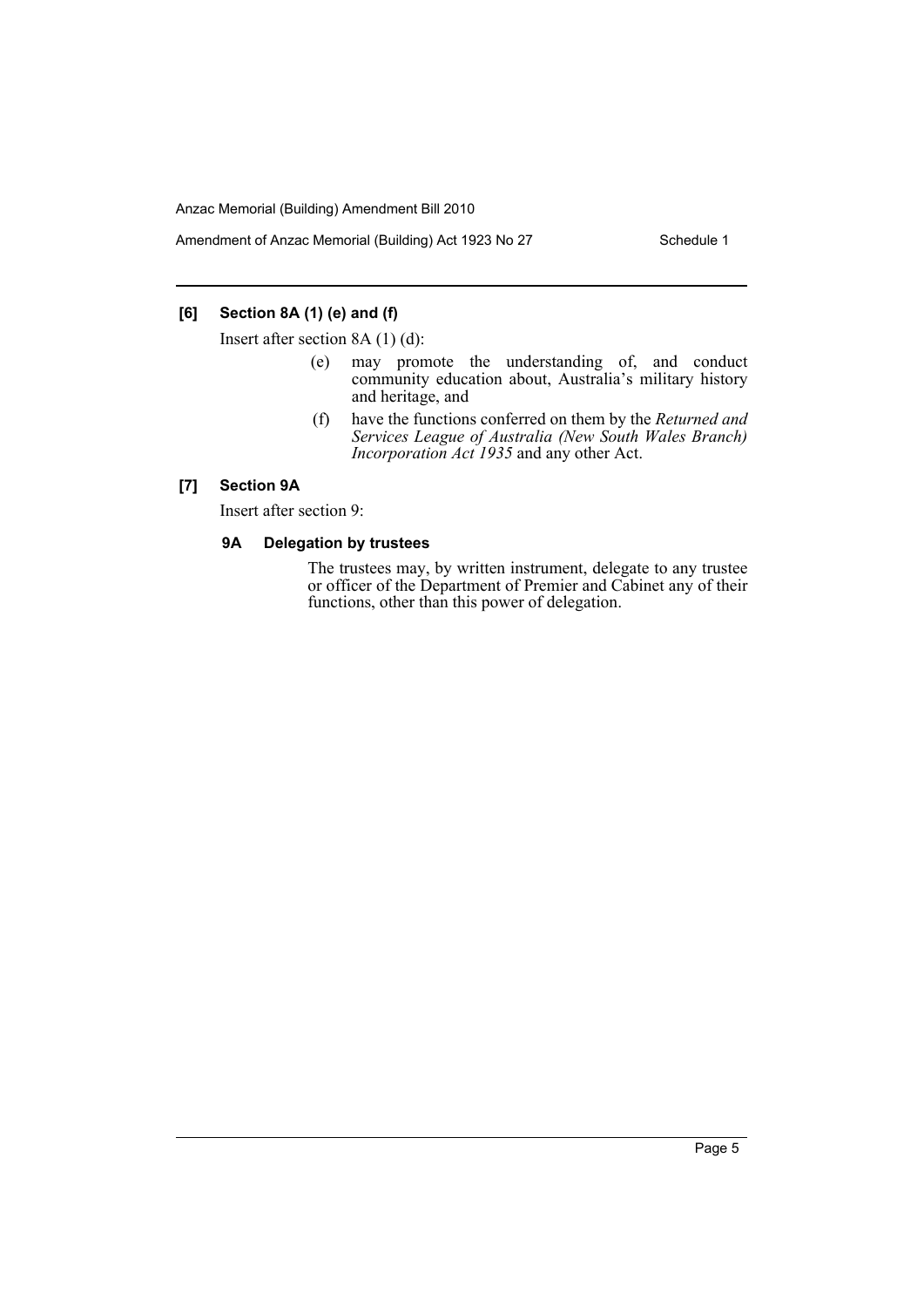Schedule 2 Amendment of Anzac Memorial (Building) By-laws 1937

## <span id="page-6-0"></span>**Schedule 2 Amendment of Anzac Memorial (Building) By-laws 1937**

#### **[1] By-law 1**

Insert in alphabetical order:

*Chairperson* means the Chairperson of the Trustees or a proxy of the Chairperson authorised to exercise the functions of the Chairperson.

*Deputy Chairperson* means the Deputy Chairperson of the Trustees.

### **[2] By-law 2**

Omit "the Chairman or, in his absence, the Deputy Chairman" from by-law  $2$  (a).

Insert instead "the Chairperson or, in the absence of the Chairperson, the Deputy Chairperson".

#### **[3] By-law 2 (b)**

Omit "a Chairman, a Deputy Chairman and".

#### **[4] By-law 2 (d)–(g)**

Omit by-law 2 (d). Insert instead:

- (d) The Chairperson or, in the absence of the Chairperson, the Deputy Chairperson, is to preside at a meeting of the Trustees.
- (e) In the absence of both the Chairperson and the Deputy Chairperson, the members of the Trustees present at a meeting may elect one of their number to preside at the meeting.
- (f) The quorum for a meeting of the Trustees is 6 of its members.
- (g) Any duly convened meeting at which a quorum is present is capable of transacting any business of the Trustees and of exercising any function of the Trustees.

## **[5] By-law 2 (h)**

Renumber by-law 2 (e) as by-law 2 (h).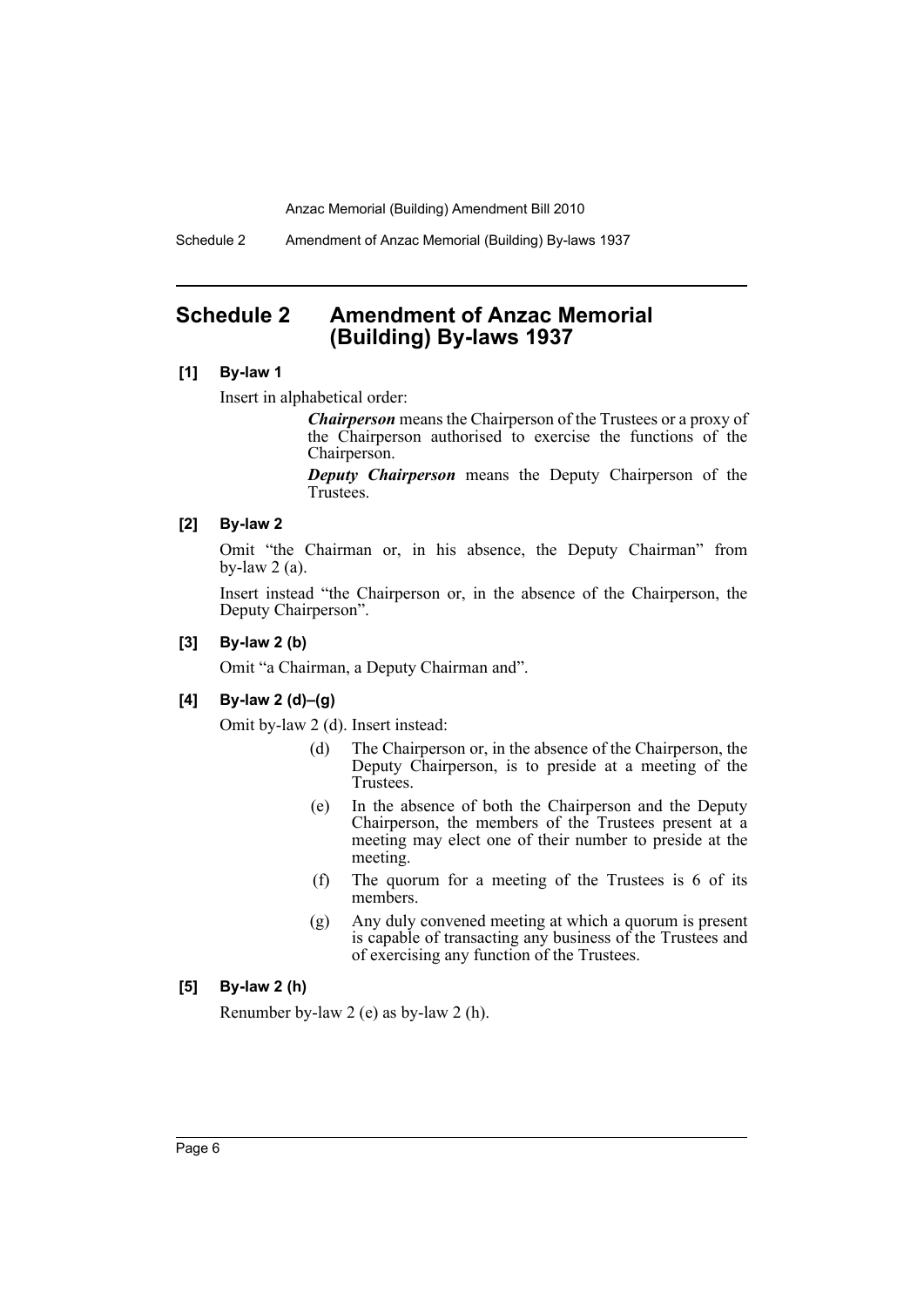Amendment of Anzac Memorial (Building) By-laws 1937 Schedule 2

#### **[6] By-law 5**

Omit "Chairman". Insert instead "Chairperson".

**[7] By-laws 11 (f) and 18**

Insert "or her" after "his" wherever occurring.